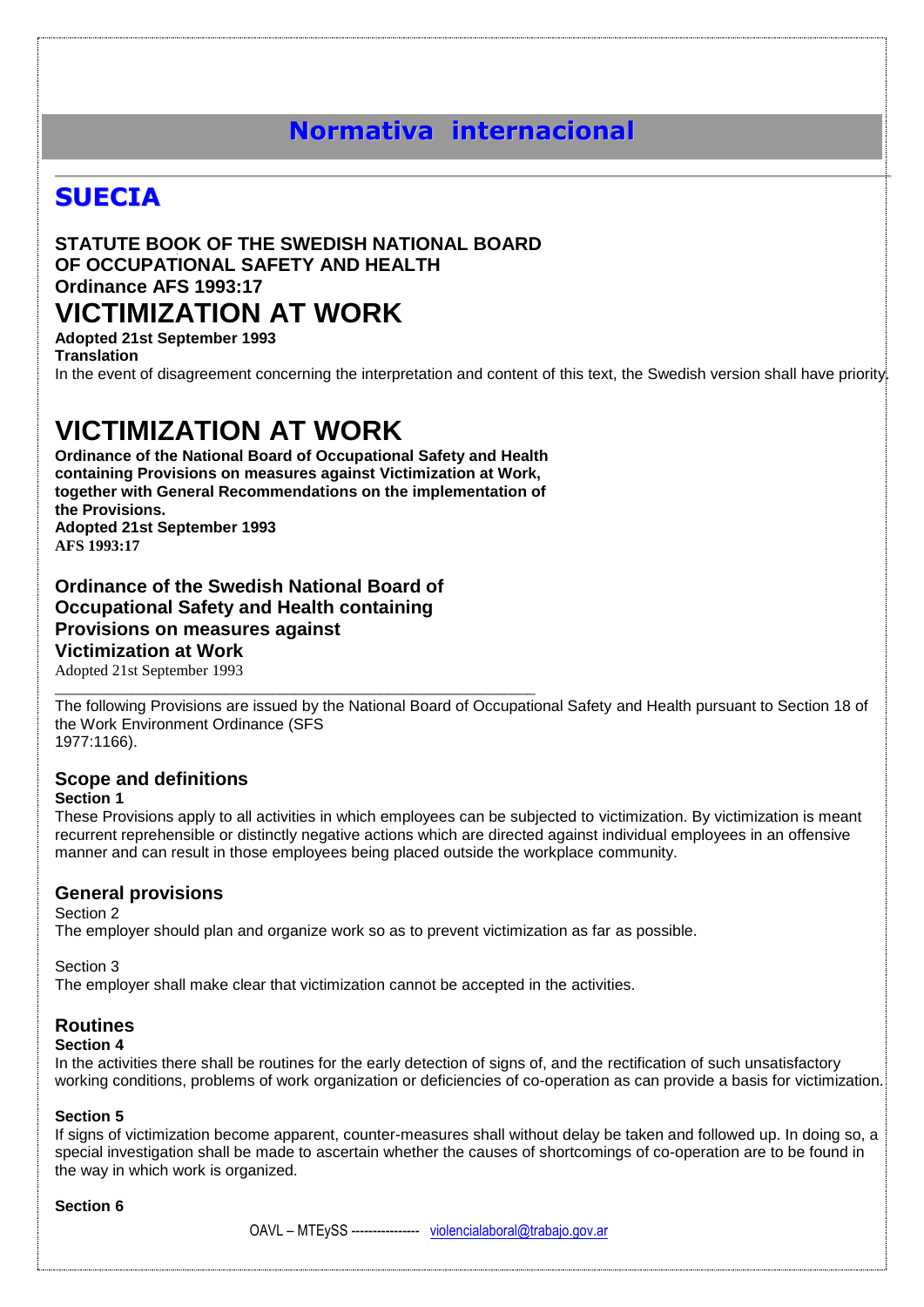Employees who are subjected to victimization shall quickly be given help or support. The employer shall have special routines for this.

# **Background**

### **Underlying causes of destructive behaviour in the form of victimization**

The background to victimization can, for example, be shortcomings in the organization of work, the internal information system or the direction of work, excessive or insufficient workload or level of demands, shortcomings of the employer's personnel policy or in the employer's attitude or response to the employees. Unsolved, persistent organizational problems cause powerful and negative mental strain in working groups. The group's stress tolerance diminishes and this can cause a "scapegoat mentality" and trigger acts of rejection against individual employees.

The fact that causes of the 0problems are to be looked for in conditions at the workplace is especially apparent when several persons have been ostracized over a longer period, one by one, through various kinds of victimization. Sometimes, of course, there may also be causes of victimization or attempts at ostracization which are to be found in individual persons' choice of action or behaviour. Sometimes, though, one can find that, even in these cases, the root cause is unsatisfactory work situations in which individual employees, in their anxiety or hopelessness, find cause for more and more overtly displaying their displeasure and acting in a way which can harm or provoke others around them

### **Consequences of victimization**

Serious consequences of victimization can become apparent, for example, in the following ways:

### *Among individual employees:*

- Increasing friction in the form of aversion, irritability or pronounced indifference. Deliberate breaking of rules or exaggerated adherence to rules, reduced performance.

- High stress level, low stress tolerance with over-reactions, sometimes traumatic crisis experience.

- Physical illness, substance abuse problems or mental reactions, e.g. sleep disturbances, loss of self-confidence,

anxiety, "brooding", depression or manic symptoms, sometimes powerful aggression and severe tiredness.

- Inability to look ahead or unreasonable demands for vindication.

- Thoughts of suicide or violence to oneself.

If the victimization does not cease immediately (and if the basic problems of the workplace are not investigated and dealt with), there is a risk of the symptoms becoming permanent in a chronic state which can require prolonged medical and psychological expert help.

### *Among the working group:*

- Reduced efficiency and productivity.

- Erosion of existing rules or freezing of rules.

- Mounting criticism of the employer, lack of confidence, a general sense of insecurity.

- Increasing friction, e.g. lack of understanding for other ways of doing things, withdrawals from the group or from duties, attempts to cease power or the formation of powerful cliques.

- High sickness absenteeism, substance abuse problems, large personnel turnover and a growing number of applications for leave of absence.

- Low tolerance of stresses and strains, and general symptoms of dissatisfaction.

- Magnification of minor problems.

- A continuing search for new scapegoats.

The ability and readiness of the working group to take part in the solution of internal problems will increase, palpably diminish or disappear, depending on how the conflict is observed and treated by the employer. If nothing at all is done, the risk situation will grow worse as time passes.

#### **Guidance on individual Sections Definitions**

## **Guidance on Section 1**

Victimization in the form of various kinds of reprehensible behaviour can be committed both by employees and by the employer personally or his representatives.

The phenomena commonly referred to, for example, as adult bullying, mental violence, social rejection and harassment including sexual harassment – have come to be seen more and more as problems of working life in their own right and will be collectively referred to here as victimization.

These are difficult and sensitive problems. What is more, they can have serious and harmful effects on individual employees and on entire working groups if carelessly assessed and handled. Harmful effects on exposed persons may be revealed by both mental and physical pathological states - sometimes chronic - and also by social rejection from working life and the workplace community.

The following are some instances of victimization:

OAVL - MTEySS ---------------- [violencialaboral@trabajo.gov.ar](mailto:violencialaboral@trabajo.gov.ar)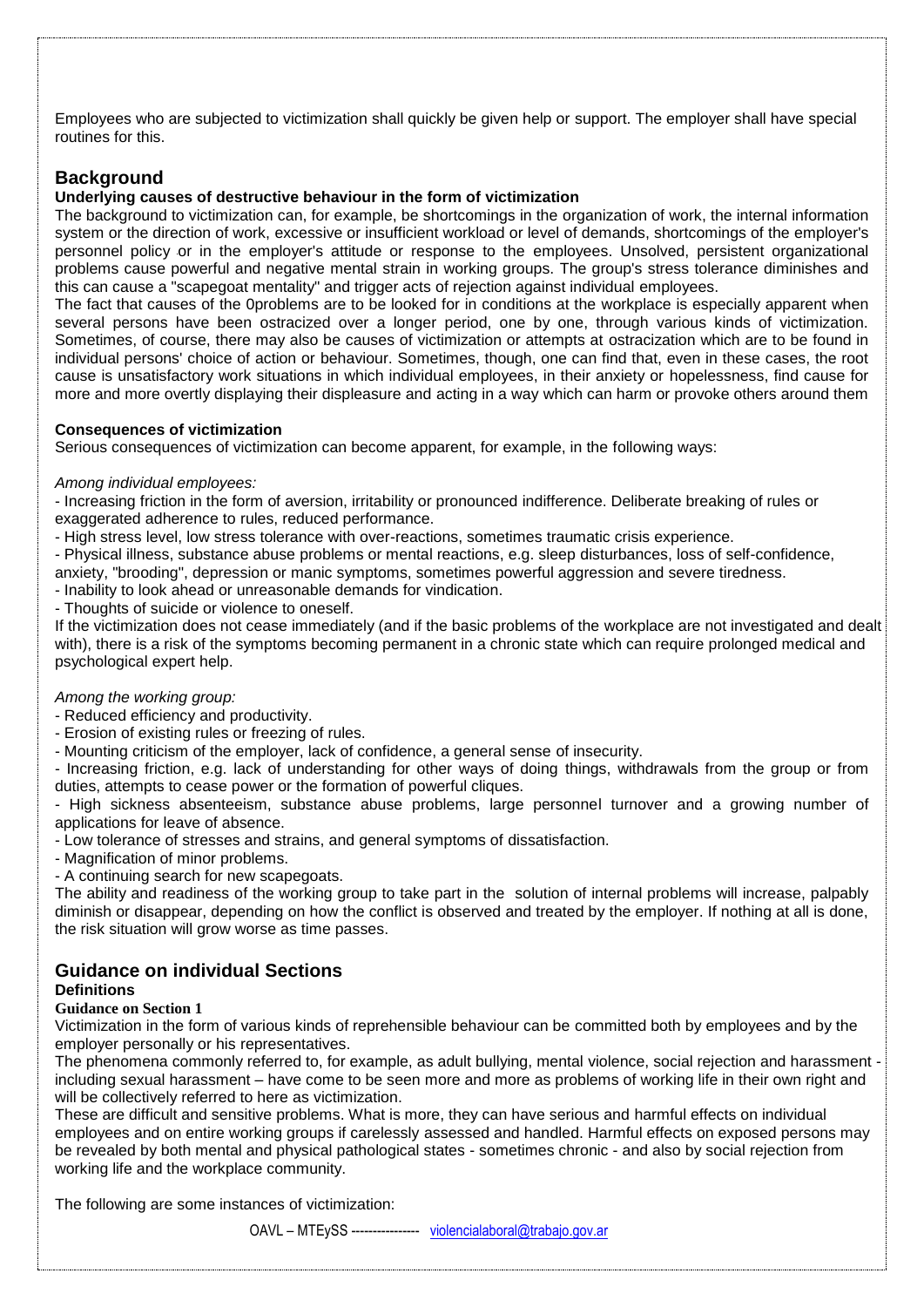- Slandering or maligning an employee or his/her family.
- Deliberately withholding work-related information or supplying incorrect information of this kind.
- Deliberately sabotaging or impeding the performance of work.
- Obviously insulting ostracism, boycott or disregard of the employee.
- Persecution in various forms, threats and the inspiration of fear, degradation, e.g. sexual harassment.
- Deliberate insults, hypercritical or negative response or attitudes (ridicule, unfriendliness etc.).
- Supervision of the employee without his/her knowledge and with harmful intent.

- Offensive "administrative penal sanctions" which are suddenly directed against an individual employee without any objective cause, explanations or efforts at jointly solving any underlying problems. The sanctions may, for example, take the form of groundless withdrawal of an office or duties, unexplained transfers or overtime requirements, manifest obstruction in the processing of applications for training, leave of absence and suchlike.

Offensive administrative sanctions are, by definition, deliberately carried out in such a way that they can be taken as a profound personal insult or as an abusive power and are liable to cause high, prolonged stress or other abnormal and hazardous mental strains on the individual.

The attitudes involved in offensive acts are, briefly, characterized by gross lack of respect and offend against general principles of honourable and moral behaviour towards other people. The actions have a negative effect, in both the short and long term, on individuals and also on entire working groups.

For the sake of clarity, it should be added that occasional differences of opinion, conflicts and problems in working relations generally should be regarded as normal phenomenas - always provided, of course, that the mutual attitudes and actions connected with the problems are not intended to harm or deliberately offend any person. Victimization does not occur until personal conflicts lose their reciprocity and respect for people's right to personal integrity slips into unethical actions of the kind mentioned above and individual employees are dangerously affected as a result.

#### **General measures for the prevention of victimization**

#### **Guidance on Section 2**

The Ordinance of the National Board of Occupational Safety and Health on Internal Control of the Working Environment (AFS 1992:6) defines the responsibility devolving on the employer under Chap. 3, Section 2 a of the Work Environment Act. That responsibility includes many different aspects of the working environment. The following are some examples of general and overarching measures which the employer can take for the prevention of victimization at work.

- Design a distinct work environment policy which among other things also declares the employer's general aims, intentions and attitude to the employees.

- Design routines for ensuring that psychological and social work environment conditions, including personal response, work situation and work organization, will be as good as possible.

- Take steps to prevent people meeting with a negative response at work, e.g. by creating norms which encourage a friendly and respectful climate at the workplace. It is above all the employer and the employer's representatives who must set an example to others in creating a good working climate.

- Give managers and supervisory personnel training and guidance on matters relating to the rules of labour law, the effect of different working conditions on people's experiences, interaction and conflict risks in groups and skills for rapid response to people in situations of stress and crisis. It is important, not least with a view to their own work situation and working environment, that managers directly involved in the supervision of personnel should have sufficient insight and knowledge in these fields.

- Provide a good introduction which will enable the employee to adjust well to the working group. It is also important that the rules applying at the workplace should be made quite clear.

Give each employee the best possible knowledge of the activities and their objectives. Regular information and workplace meetings will help to achieve this.

- Give all employees information about and a share in the measures agreed on for the prevention of victimization.

- Try to ensure that duties have substance and meaning and that the capacity and knowledge of the individual are utilized.

- Give the employees opportunities of improving their knowledge and developing in their jobs, and encourage them to pursue this end.

#### **Guidance on Section 3**

Important principles for all persons in working life include the following:

Offensive behaviour or treatment can never be accepted, no matter who is involved or who is the target.

It is especially important that the employer should take active steps to prevent any employee being subjected to victimization by other employees.

Managers and supervisory staff have a key part to play in shaping the atmosphere and the norms which are to prevail at workplaces. One necessary principle is that the employer must never subject an employee to victimization, e.g. through abusive power or any other unacceptable behaviour or response. The employee's position of dependence has a very important bearing on employer-employee contacts.

OAVL – MTEySS ---------------- [violencialaboral@trabajo.gov.ar](mailto:violencialaboral@trabajo.gov.ar)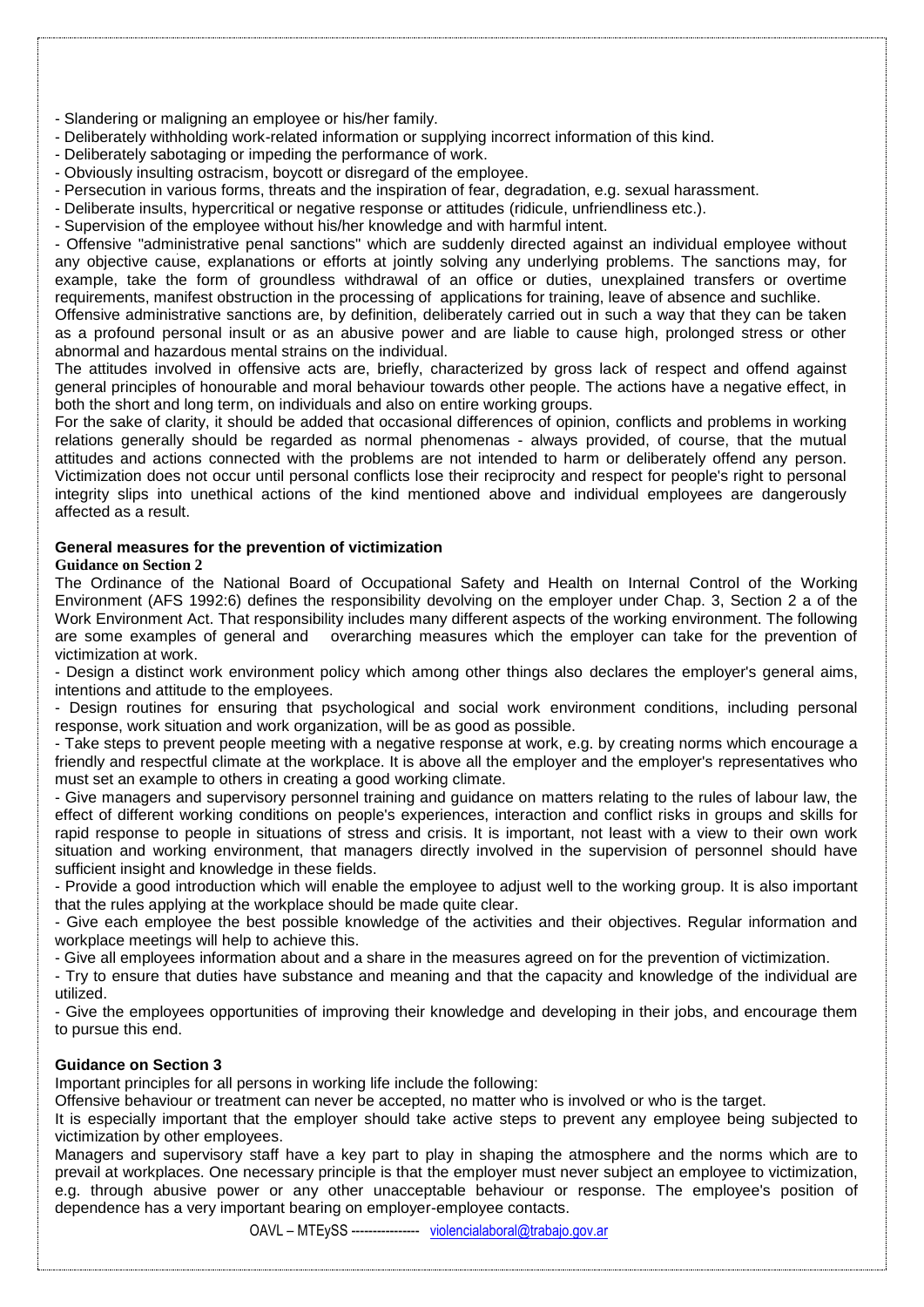Misunderstandings can occur very easily, and the employer, therefore, should always take an attitude which inspires confidence.The best chances of achieving a good atmosphere and workable norms occur when the employer, through his or her own behaviour, creates a reliable basis for a twoway dialogue, communication, and a genuine desire to solve problems. This generally causes the risks of victimization to diminish or disappear. It is important that norms for co-operation should be concretized and specially clarified in the work environment policy and in the introduction of new employees, and that they should be continuously followed up.

It is important that employees should have a part in measures which are taken to solve the overriding problems of the workplace. This means that, in cases where the employer and employees have together decided which principles are to apply to the planning of work and to co-operation at the workplace, all employees should be familiar with those principles and should know how to relate to them.

#### **Special measures and routines**

#### **Guidance on Section 4**

Preventive and early inputs and measures are critically important. Accordingly, when organizational problems or discrimination occur, the employer must be told as soon as possible, so as to be able to take suitable measures. Nobody should help to conceal victimization, even if risks of conflicting loyalties are liable to occur.

All problems at the workplace should be dealt with quickly, relevantly and in a respectful manner. Solutions should be looked for through talks and measures aimed at improving the working conditions of those concerned. If criticism is levelled at an employee, the latter should be told of the criticism and given an opportunity of replying to it. Personal opinions and loosely founded assumptions about an employee or the way in which the employee does his or her job should not be made a basis of discrimination. In cases where it is quite obvious that an employee has actually provoked the aversion of others, the employer should draw the employee's attention to his or her duty of helping to create a good working environment and a good atmosphere at work. At the same time, the employer needs to be aware that provocative behaviour can be a sign of unsatisfactory situations at work and must take the initiative in achieving a concrete solution of these problems.

It is important to take an objective, positive, problem-solving attitude to the problems put forward, to listen to all concerned and to support the weakest. Policy decisions over the head of the person concerned are liable to make that person's situation a great deal worse.

As a part of preventive work environment policy, employers must consciously create preparedness for dealing with the psychological, social and organizational aspects of the working environment, to the same extent as questions of a physical or technical nature. This is also part of the employer's duty under the Work Environment Act. See also the Board's Ordinance on Internal Control of the Working Environment (AFS 1992:6) and General Recommendations on Psychological and Social Aspects of the Working Environment (AFS 1980:14). The employer should have routines of such a kind, for contacts with individual employees, that the existence of frictions in working relations can be observed or ascertained at an early stage. This makes it important for work to be arranged in such a way that the supervisory staff can get to know each member of the working group, and will have the opportunity of regular talks with group members.

#### **Guidance on Section 5**

It is very seldom indeed that friction is due to one person only. The causes should as a rule be looked for in the way in which work is organized and not laid at the door of the individual employee. At the same time, it is important that each

employee should be aware of his or her own ability and duty to help create a good climate at work. Solutions to problems can primarily be looked for through the development of working methods, work allocation, communication and suchlike.

As an aid to this end, an analysis of the way in which work is organized as regards, for example, duties, requirements and authority, can form a basis for discussions and planning. Occupational health services can be a useful resource in this

connection and can support the process of problem-solving.

Victimization is in itself a risk to more employees than those who are directly involved and, while it lasts, often imposes a heavy mental burden on other persons as well. What is more, the difficulties of finding and dealing with basic problems

increase with the passing of time and commensurately with the deadlocking of personal positions and pin points in connection with the accusations, excuses and counter-accusations which are frequently exchanged when victimization becomes noticed. It is important, therefore, that the employer should take immediate action to deal with abuses which can trigger or already has triggered victimization.

One appropriate first step is a confidential talk with the person subjected to victimization. It is important that this interview should proceed with respect and in a frank, open atmosphere. When talking to the persons involved, one should be

aware of the danger of allowing oneself to be influenced by negative standpoints.

People's natural attitude in situations like this is often to construct a powerful defence for their actions, and as mentioned earlier, views can be characterized among other things by rigid positions, group pressures and loyalties.

OAVL – MTEySS ---------------- [violencialaboral@trabajo.gov.ar](mailto:violencialaboral@trabajo.gov.ar)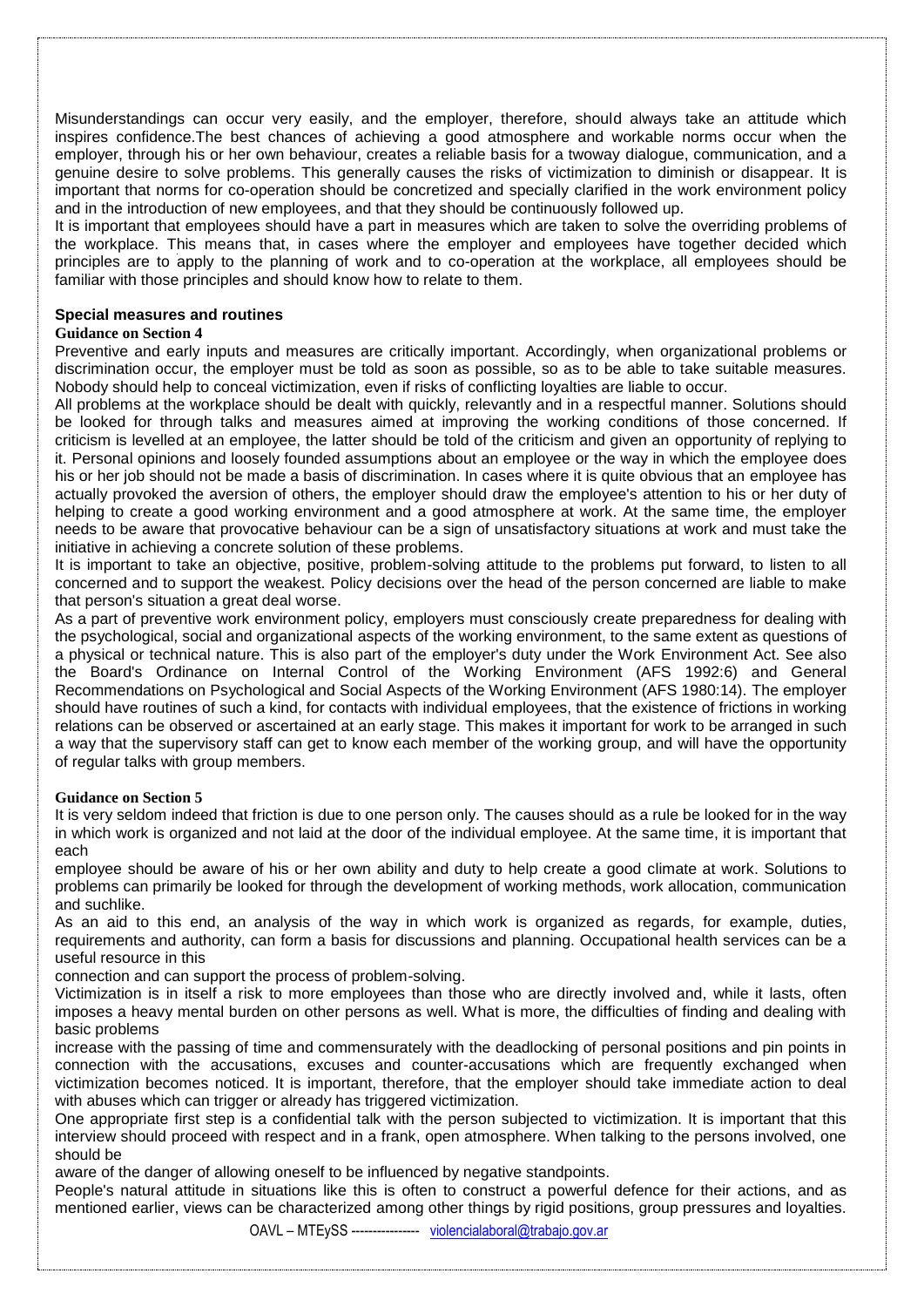Often, therefore, the blame for victimization is put on the person subjected to it. At the same time one has to realize that many people dislike the way in which a fellowemployee is being treated and will gladly play a part in breaking the destructive pattern of things. Gathering the entire working group for a discussion is not to be recommended except as the final stage of action planning with a view to achieving practical improvements in working routines and in the working situation of the

group as a whole.

The prospects of achieving good consensus solutions diminish the longer an employee is away from work or the problems are left untackled. Negative personal opinions can become inflexible on both sides, with the result that good ways back to work are no longer to be found. In certain cases the problems may in time develop into a complete deadlock, with perpetual new misunderstandings and, finally, if the worst comes to the worst, the complete elimination of the employee from working life.

It can be hard for an employer to take an objective view of all aspects of the problems, and so it is often advisable to call in a consultant for this purpose, e.g. through the occupational health services.

#### **Help and support for individual and working group**

#### **Guidance on Section 6**

An employee who has been sicklisted on account of the health effects of victimization should be supported in returning to work as quickly as possible. Normalization of everyday life and personal and emotional support are the most

important means of counteracting severe after-effects in people who have been through traumatic experiences.

Swift readjustment is greatly dependent on contact being maintained with the individual (whether sicklisted or not) and on the individual having good opportunities for talking privately, both to fellow-employees and to the employer, about what has happened. In these talks one can discuss various possible reasons for what happened, try to find ways of improving and changing the working environment, and assess the economic or practical resources available in relation to what is desired.

Invitations or exhortation to consult a psychologist or suchlike can sometimes be interpreted as a personal offence, and so it is important that wishes of this kind should be expressed by the individual concerned.

Sometimes it may be necessary to consider the possibilities of defusing acute disagreements or intractable interpersonal problems at the workplace by making an offer of training or transfer to other duties. This recourse can be used, for

example, in order to protect an employee from further discrimination or risks of injury. If so, it is extremely important that the solutions offered should have substance and meaning and that, accordingly, the employee will have an opportunity for further development at work and good social contacts. Furthermore, the deliberations should take place in direct consultation with the employee personally and with reference to the employee's perceived potentialities and preferences. One important principle is that the measures taken should, as far as possible, entail no impairment of working conditions.

In addition to the help which can be offered to an individual employee, it is very important to deal with the practical problems which, in most cases, underlie the "scapegoat mentality" in a group, so that the group will find ways of achieving

better co-operation in future. There is a serious risk of events repeating themselves, with new cases of victimization as a result, unless the basic, work-related problems are discussed carefully and a common determination is found to take measures for their elimination.

The longer the basic problems remain unsolved, the greater the risk of serious consequences becomes and the greater will be the number of persons affected at the workplace. More often than not, the employees in a group have a close

knowledge of the organizational problems which need to be dealt with. It is important that those problems should be made clear when there is victimization of individuals. Otherwise there is a serious risk of the offended individual and his or

her problems being regarded as the sole, paramount topic.

In cases where the process in the working group has gone too far for constructive measures to succeed at the workplace concerned, qualified expert assistance may be needed for causal analyses, proposals for solutions and individual and group discussions. In relevant cases, resources of occupational health services may be of great assistance here as well.

## **Other relevant rules etc.**

Ordinances etc. issued by the Swedish National Board of Occupational Safety and Health AFS 1980:14 Psychological and Social Aspects of the Working Environment AFS 1992:6 Internal Control of the Working Environment \*)

OAVL - MTEySS ---------------- [violencialaboral@trabajo.gov.ar](mailto:violencialaboral@trabajo.gov.ar)